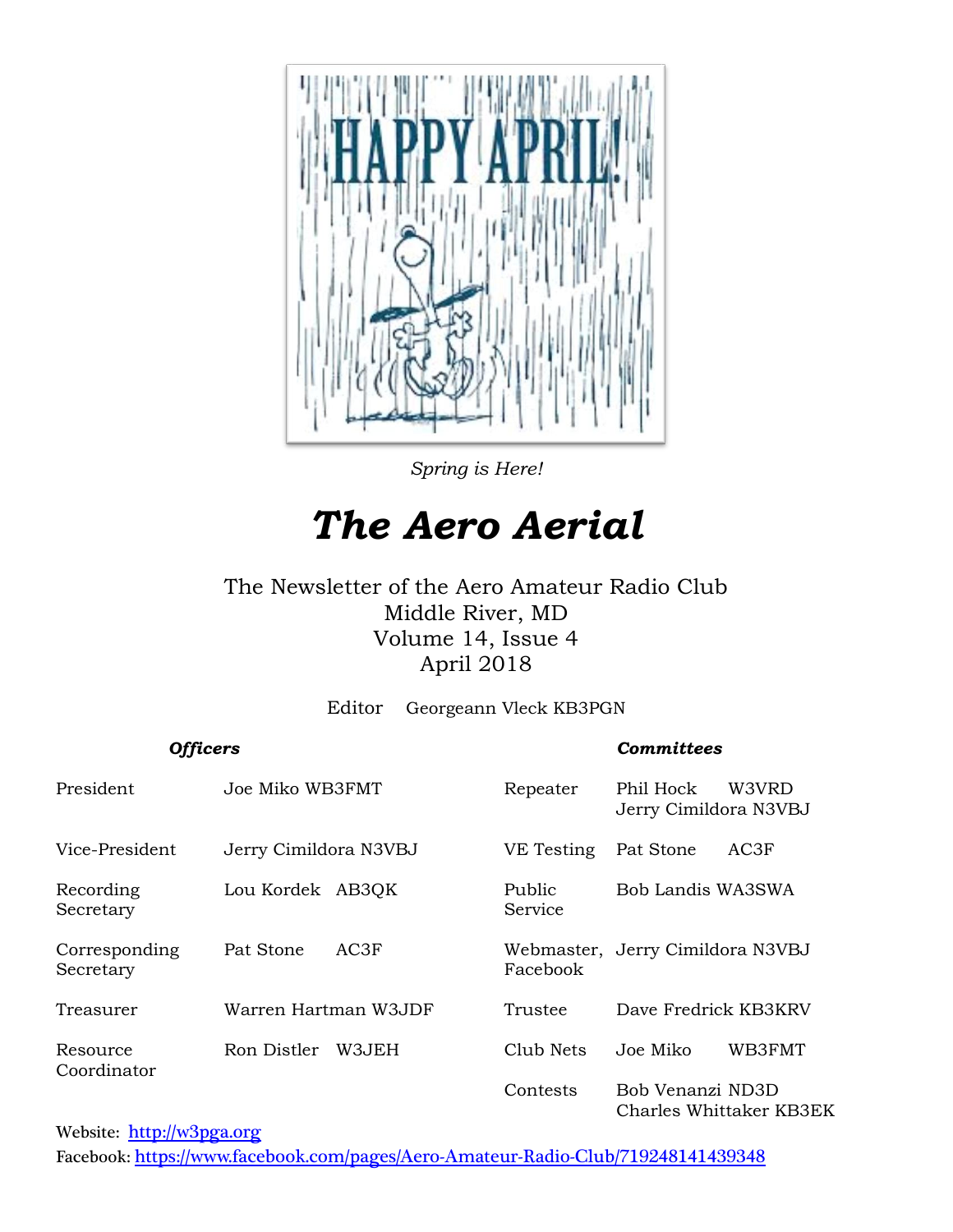## **About the Aero Amateur Radio Club**

#### **Meetings**

The Aero Amateur Radio Club meets at 7:30 pm on the first and third Wednesdays of the month at Essex SkyPark, 1401 Diffendall Road, Essex. Meetings begin at 7:30 p.m. local time. Meetings are canceled if Baltimore County Public Schools are closed or dismiss early.

#### Repeaters

W3PGA 2 M: INPUT : 147.84 MHz, OUTPUT : 147.24 MHz, PL 123.0 W3PGA 70 Cm: INPUT : 444.575 MHz, OUTPUT : 449.575 MHz, PL123.0 W3JEH 1.25 M: INPUT : 222.24 MHz, OUTPUT : 223.84 MHz

#### Club Nets

Second Wednesday Net – 10 Meters (28.445 MHz) @ 8 p.m. Local Time Fourth Wednesday Net – 2 Meters (147.24 MHz Repeater) @ 8 p.m. Local Time Fifth Wednesday Net – 70 Centimeters (449.575 MHz Repeater) @ 8 p.m. Local Time

#### Radio License Exams

The Aero Amateur Radio Club sponsors Amateur Radio License Exams with the ARRL VEC. Examination sessions are throughout the year. Walk-ins are welcome; arrive no later than 30 minutes after start time. \$15 charge.

#### 2017-18 Examination Schedule

| Time:  |                              |  |
|--------|------------------------------|--|
| Dates: |                              |  |
|        | Where:   White Marsh Library |  |

White Marsh Library, 8133 Sandpiper Circle, White Marsh, MD Contact: Patricia Stone AC3F, email: [ac3f@juno.com,](mailto:ac3f@juno.com) landline: 410-687-7209

#### LOCAL AREA NETS

| Day                    | <b>Time</b>       | Freq. (MHz)   | <b>Net Name</b>                           |
|------------------------|-------------------|---------------|-------------------------------------------|
| Daily                  | $9 - 10$ am       | 145.330       | <b>Oriole Net</b>                         |
| Daily                  | 6 pm              | 3.820         | Maryland Emergency Phone Net              |
| Daily                  | $6:30 - 7$ pm     | 145.330 no PL | Balto. Traffic Net (b/u 146.670 PL 107.2) |
| Daily                  | 7 pm & 10 pm      | 3.643         | <b>MD/DC/DE Traffic Net</b>               |
| $2nd$ Tue              | $7:30$ pm         | 146.670       | <b>Baltimore County RACES Net</b>         |
| $2nd$ Wed              | 8 pm              | 28.445        | <b>Aero ARC Net</b>                       |
| $4th$ Wed              | 8 pm              | 147.240       | <b>Aero ARC Net</b>                       |
| $5th$ Wed              | 8 pm              | 449.575       | <b>Aero ARC Net</b>                       |
| Fridays                | $7:30 \text{ pm}$ | 145.330       | Back in the Day Net                       |
| When activated by NOAA |                   | 147.030       | SkyWarn (primary)                         |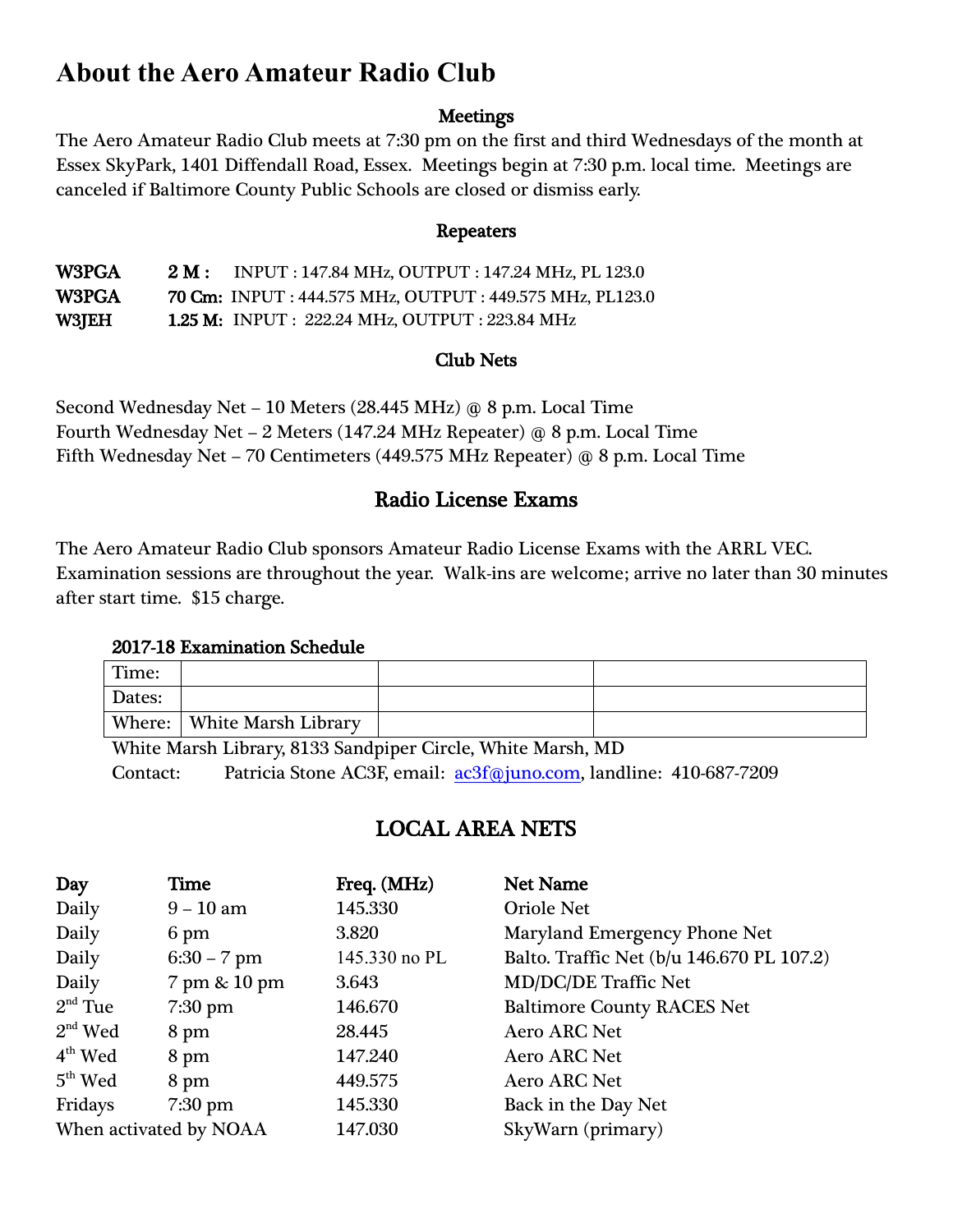## **NET REPORTS**

#### **2-7-18: Snow/WX net, 147.240, 20:00 to 21:25 local**

The net was held because Baltimore County Schools were closed for the day.

W3PGA NCS Joe Essex, KB3JVP Ken Middle River, K3TEL Arnold Towson, N3VBJ Jerry Towson, K3DON Don Joppatowne, KC3IPK Dave Perry Hall, KB3QWC Larry Middle River, W3JEH Ron Perry Hall, W3VRD Phil Essex, KC3FRH Charles Baltimore,

W1ASA Israel Baltimore, KC3FBL Jim Parkville, KC3FBM Franklin Parkville, AC3F Pat Middle River, KB3VAE Rich Middle River, KC3HZU William Edgewood, AB3PP Calvin Towson, WA3QLY Tom Edgewood, WA3FSE Don Baltimore City, KC3CMS Dan Baltimore City

This was the longest running net to date. There were a total of 20 people on the net, also the largest number to be on the club's net.

#### **2-28-18: 147.240, 20:00 to 20:27 local.**

W3PGA NCS Joe Essex, KC3FBM Franklin Parkville, WA3QLY Thomas Edgewood, W3JEH Ron Perry Hall, KC3FBL Jim Parkville, KC3FRH Charles Parkville, K3TEL Arnold Towson, KB3VAE Richard Middle River

8 Aero members on the net.

## **Upcoming Second Meeting Presentations**

| Date | Topic                        | Presenter     |
|------|------------------------------|---------------|
| 4/4  | 3905 Century Club            | Keon KE3HAY   |
| TBA  | Contest Logging with N1MM    | Bob ND3D      |
| TBA  | The Acu-rite Weather Station | ?Kelly KC3APF |

**The 3905 Century Club** is an international amateur radio club founded in February 1977 by former participants of the Bicentennial Net. **Its purpose** is to provide all amateurs interested in **Worked All States** or other awards with **organized nets** for making the necessary contacts and receiving the necessary QSLs. The QSL cards from these contacts may also be used to obtain ARRL and other awards.

These presentations will be given at the Essex SkyPark FBO building after the business meeting.

*Any questions call Joe Miko at 443-956-0197.* Presenters who wish to submit a description of their talk may email it to Georgeann at **KB3PGN@reagan.com** for inclusion in the Aerial.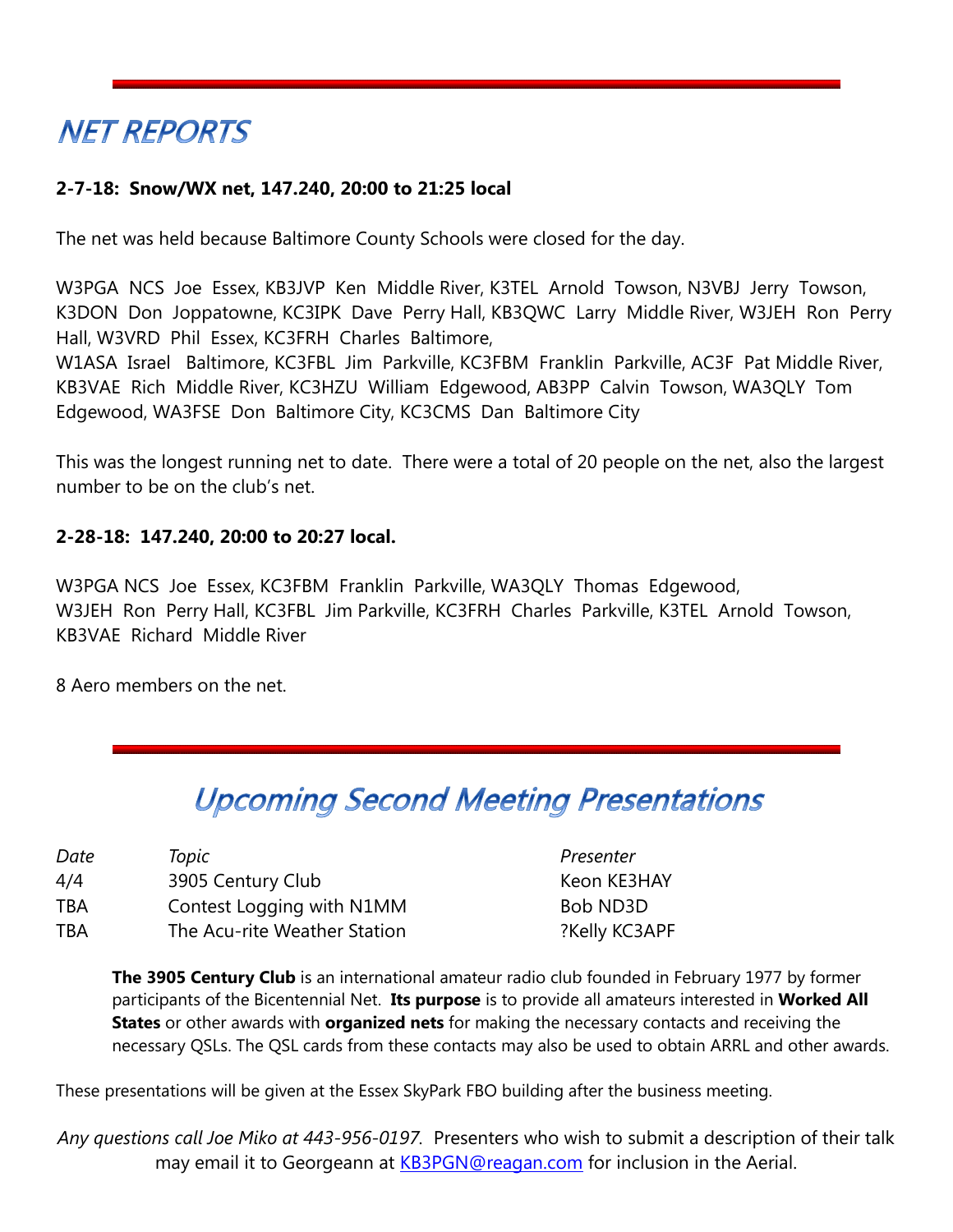

**VE CORNER** by Pat Stone, AC3F

#### **Reminder: VE Testing Snow Plan**

If Baltimore County Libraries are closed for a testing day (Saturday or Sunday) the VE Testing session for that day will be canceled. Testing applicants that have pre-registered will be notified by phone. Due to the scheduling requirements of Baltimore County Library, we can't schedule a makeup session. Testing will resume on the next scheduled testing date. VE's will be notified by phone in the event of a closure.

## **UPCOMING HAMFESTS and EVENTS**

#### *Public Service Opportunity*

#### **Sunday, June 3, 2018: 2018 Tour de Cure: Maryland**

Location: Goucher College, 1021 Dulaney Valley Rd, Baltimore, MD 21204

#### *The Aero Club will again provide communications for this event. Joe figures we will need about 15 volunteers.*

Events: Ride: 63MI, 30MI, 12MI; 5K Walk and 5K Run

All the routes will be fully supported with bike mechanics, volunteer route marshals, rest stops with food and water, cheering volunteers and more.

When I last checked, details of rout and timing were sketchy (as of 3/31).

| Route Length   |     | Check-In Time | <b>Start Time</b> | End Time |
|----------------|-----|---------------|-------------------|----------|
| 63 MI          | TBD | TBD           | TBD               |          |
| 30 MI          | TBD | TBD           | TBD               |          |
| 12 MI          | TBD | TBD           | TBD               |          |
| <b>5K WALK</b> | TRD | TBD           | TBD               |          |
| <b>5K RUN</b>  | TRD | TRD           | TRD               |          |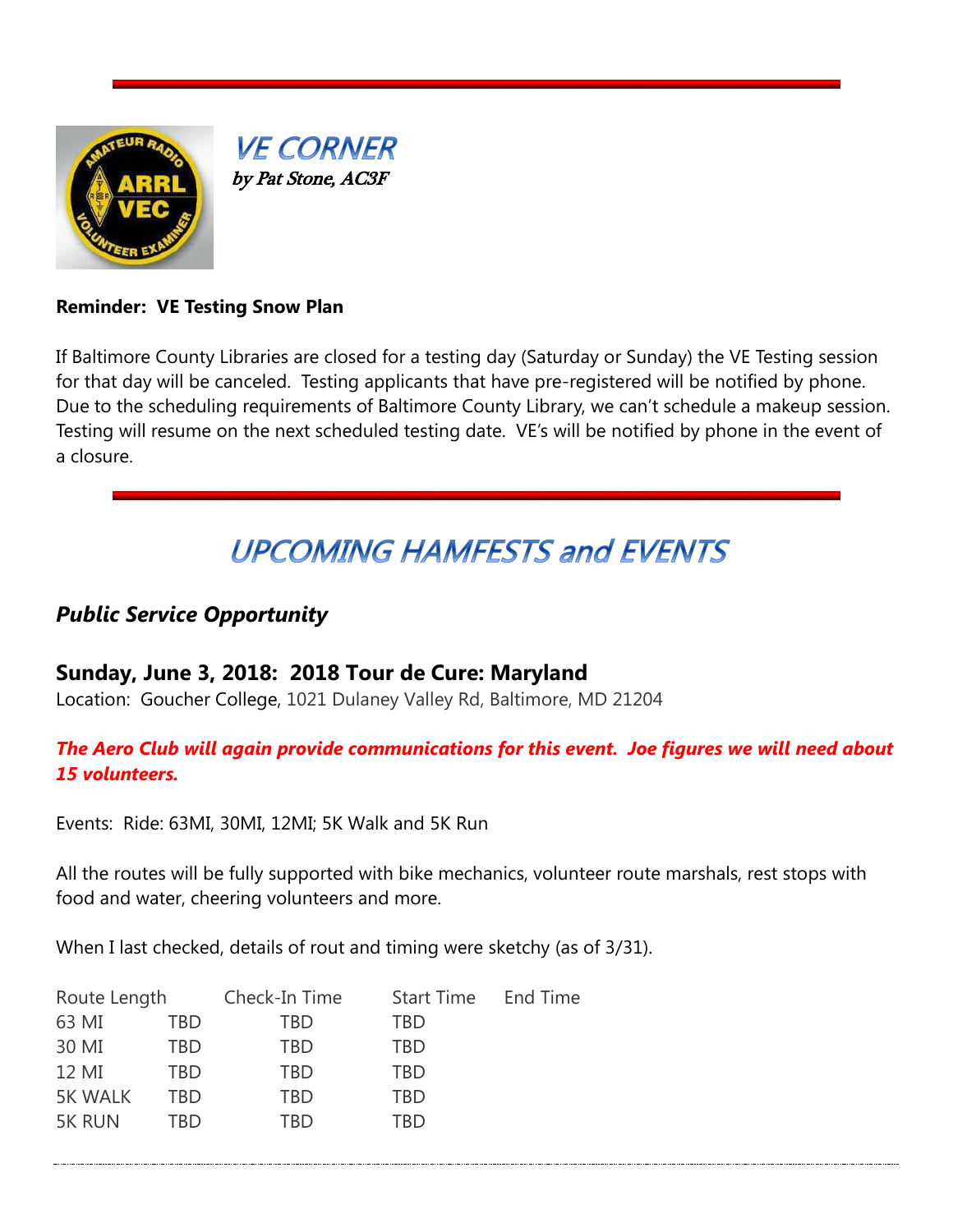#### *Hamfests*

#### **Saturday, April 21, 2018: Delaware State Convention (Delmarva Amateur Radio & Electronics EXPO)**

Cheer Community Center, 20520 Sand Hill Rd., Georgetown, DE 19947 Website: [www.radioelectronicsexpo.com](http://www.radioelectronicsexpo.com/) Sponsor: Sussex Amateur Radio Association Type: ARRL Convention Talk-In: 147.090 (CTCSS: 156.7 Hz), Sussex County ARES® Primary Repeater, Millsboro, DE Contact: Herb Quick, KF3BT, PO Box 1431, Seaford, DE 19973, Phone: 302-629-4949, E-mail: [herb@hamiltongraphics.com](mailto:herb@hamiltongraphics.com)

#### **Saturday, April 28, 2018: York Hamfest**

Location: Elicker's Grove Park, Spring Grove, PA Sponsor: York Hamfest Foundation For more info, click on: [http://www.yorkhamfest.org](http://www.yorkhamfest.org/)

#### **Saturday, May 5, 2018: The Great Hagerstown Hamfest**

Sponsor: Antietam Radio Association Location: Washington County Agricultural Center For more info, click on: [https://www.W3CWC.org/hamfest](https://www.w3cwc.org/hamfest)

#### **Sunday, May 6, 2018: Eastern Pennsylvania Section Convention**

Sponsor: Warminster Amateur Radio Club Location: Bucks County Community College - Lower Bucks Campus, Bristol, PA Website: [http://www.k3dn.org](http://www.k3dn.org/)

#### **Saturday, June 30, 2018: Harrisburg Radio Amateurs Club Firecracker Hamfest**

Harrisburg Area Community College, 3599 Industrial Road, Harrisburg, PA 17101 Website: [http://www.w3uu.org](http://www.w3uu.org/) Sponsor: Harrisburg Radio Amateurs' Club Talk-In: 146.76 (CTCSS 100.0 Hz) Contact: Tim Lehman, KB3OZA, PO Box 453, Hummelstown, PA 17036, Phone: 717-461-3398, Email: [kb3oza@arrl.net](mailto:kb3oza@arrl.net)

You may view upcoming Hamfests at:<http://www.arrl.org/hamfests-and-conventions-calendar>

### **Essex SkyPark**

**Saturday, May 5, 2018**: Pancake Breakfast Fly-in (Rain or Shine) **Saturday, September 15**: 2018 Wings and Wheels (Rain or Shine)

Tuesday, March 13, 7 pm, FBO: Next Essex SkyPark Association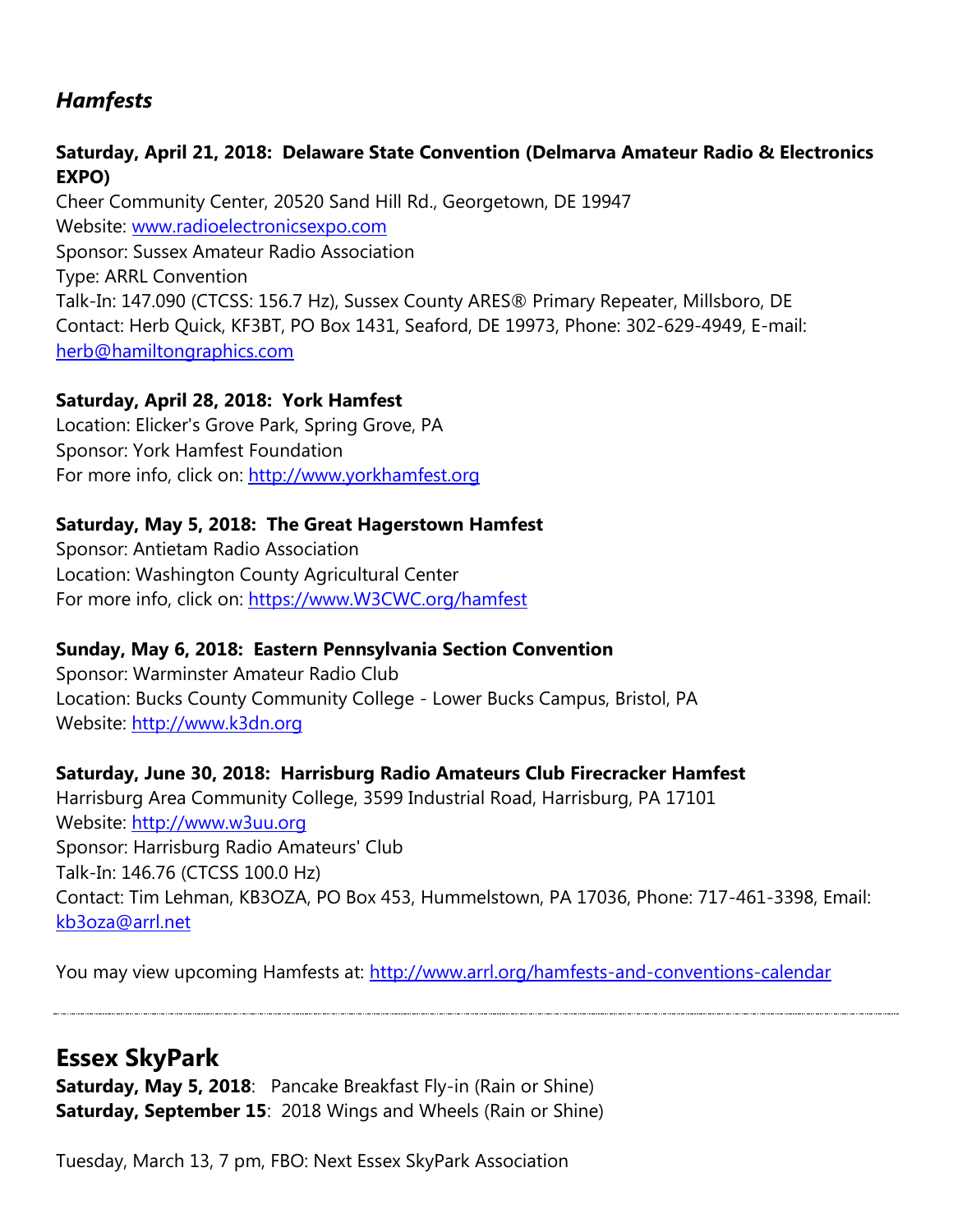

| <b>FlexRadio 3000</b>    | \$750 |
|--------------------------|-------|
| <b>ALS 600 Amplifier</b> | \$700 |
| LDG AT-1000Pro Tuner     | \$200 |

**Contact Gus, AA3GG, at [george.j.white@mac.com](mailto:george.j.white@mac.com)**



How a repeater works